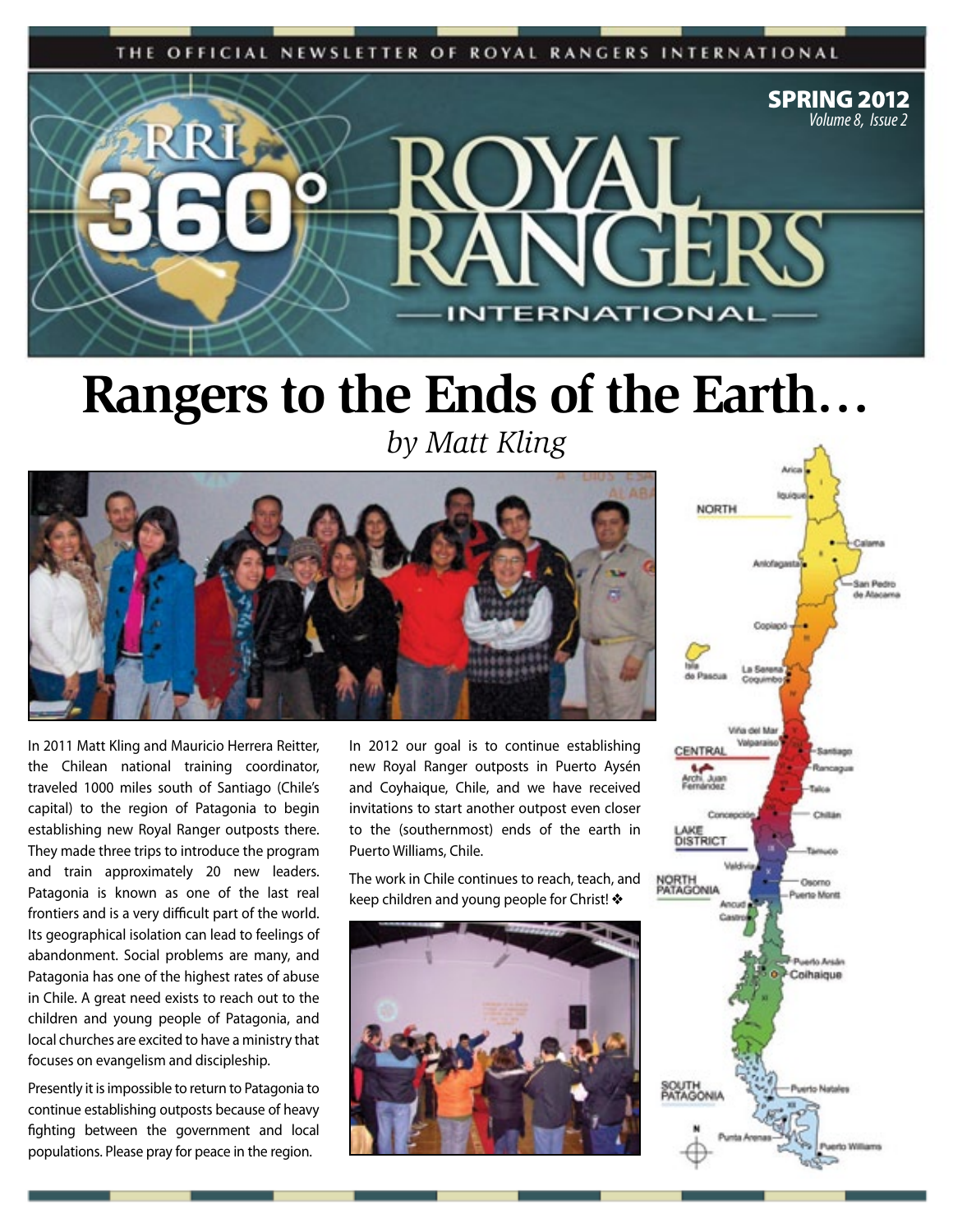**It was almost sunset after a long day of training away from Belize**<br>City when our driver, missionary Nathan Lamberth, told us he was<br>going to make a stop to see his "little ones." It was amazing to see<br>the children runnin City when our driver, missionary Nathan Lamberth, told us he was the children running to greet us as soon as they saw the van with the Royal Rangers emblem. Around 20 kids from the community were smiling and saying hi to us.

Nathan and Barbara Lamberth are hard at work reestablishing Royal Rangers in the beautiful country of Belize. Assisting in the effort, eight leaders from the United States and Puerto Rico traveled here and taught two Royal Rangers leadership training courses. Belize's official language is English, but it also has a large population of Spanish speakers, so two of us taught in Spanish while the rest taught in English.

During this weeklong trip our team was able to train more than 30 future leaders in Ranger Basics and Ranger Essentials. Belize General Superintendent Abel Raymundo was among the leaders from different regions of the country who attended the training.

The Lamberth family has set a goal to build the national Royal Rangers campground for the Assemblies of God on one of the properties they

It's a big year for Royal Rangers in Malaysia! We are celebrating three decades of Royal Rangers ministry since its birth in 1982. The blessings are countless and bountiful as we reflect on God's goodness and faithfulness in our lives and the lives of the Rangers. Many Rangers have grown up to be pastors, youth leaders, exemplary professionals in the marketplace, and amazing mothers and fathers in their own families. The testimonies are overflowing, and the fruits of the ministry are evident.

have acquired. We had the opportunity to walk on this ground, pray, and declare prosperity in God's name. We were some of the first people to walk on the future Royal Rangers campsite in Belize.

From Belize City to Belmopan in the district of Cayo, these future Royal Rangers leaders will bless this country as they reestablish the Royal Rangers ministry to evangelize, equip, and empower the next generation Christlike men and lifelong servant leaders. ❖











#### **New Beginnings in Belize**  *by Giovanni Cordero*



### **Towards Greater Things:** *30 Years and Counting*

It is going to be a year to remember the past and rejoice as we move "Towards Greater Things," which is our theme for the year. Our national director, Reverend Gideon Lee, shared at the recent Eighth National Leaders Conference:

In Haggai 2:9 it says, "The glory of this latter house shall be greater than that of the former, says Jehovah of Hosts. And in this place I will give peace, says Jehovah of Hosts." The little book of Haggai was written to encourage the Jews to rebuild the temple that was destroyed during the time of the Babylonian captivity. The temple lay in ruins. Haggai confronted the governor, the son of the high priest, and the remnant of Israel that was left and he asked them a question: "*Who is left among you that saw this house in its former glory?"* Then he followed this question with another: *"How do you see it now?"* The nation of Israel had been scattered. The holy temple had been reduced to rubble. That was the past. The question Haggai posed was not about the past, but about the future.

As Royal Rangers Malaysia celebrates 30 awesome years in ministry, we are challenged to push the boundaries even more and believe God for greater things as we set our eyes on the future. At the same time, we remember the brave, courageous, and godly pioneers who (with God's help) built and shaped Royal Rangers Malaysia: Pastor Henry Pillai, Commander Albert Ong, Commander Wong Hong Chong, Pastor Mike Kuna, Commander Herbert Ong, Commander William See, Commander Theresa Teoh, and many others. They are our unsung heroes.

*Many of us who have been in the Royal Rangers ministry long enough have seen "the house in its former glory," but unfortunately, life does not give us the privilege of living in the past. We now need to build on what our predecessors have done so that the "glory of this latter house" will be greater!*

—Rev. Gideon Lee

This epic celebration comes with a suite of events including an expanded camp, a four-month campaign, and a banquet. Camporama 2012 will be the biggest camp up to this time. We are expecting 800 or more Rangers to pack the campground. The four-day camp from May 30 to June 2 will feature adrenalinepumping activities, cultural and traditional highlights from various Malaysian states, and life-changing night rallies. If you are in Malaysia or neighboring countries, this

invitation is for you: Join us at camp! For more information visit **www.camporama2012.com.**

Also in addition to fun and adventure, the Royal Rangers National Committee designed the "Rangers Give Back" campaign as a way of contributing back to the community. The fourmonth campaign focuses on the four gold points of the Rangers emblem. The Rangers are encouraged each month to give back in the form of food (physical), prayer (spiritual), education (mental) and random acts of kindness (social). Mother Teresa uttered this profound statement: *If you can't feed a hundred people, then just feed one.* Imagine if all commanders and Rangers gave of themselves extravagantly—how blessed our friends, family, and communities would be!

To cap off the year, no Malaysian celebration would be complete without a banquet for feasting and fellowship. Come join us if you are in the country. Find out more details on the thirtieth anniversary celebratory events at: **www.royalrangers.com.my/30.** ❖